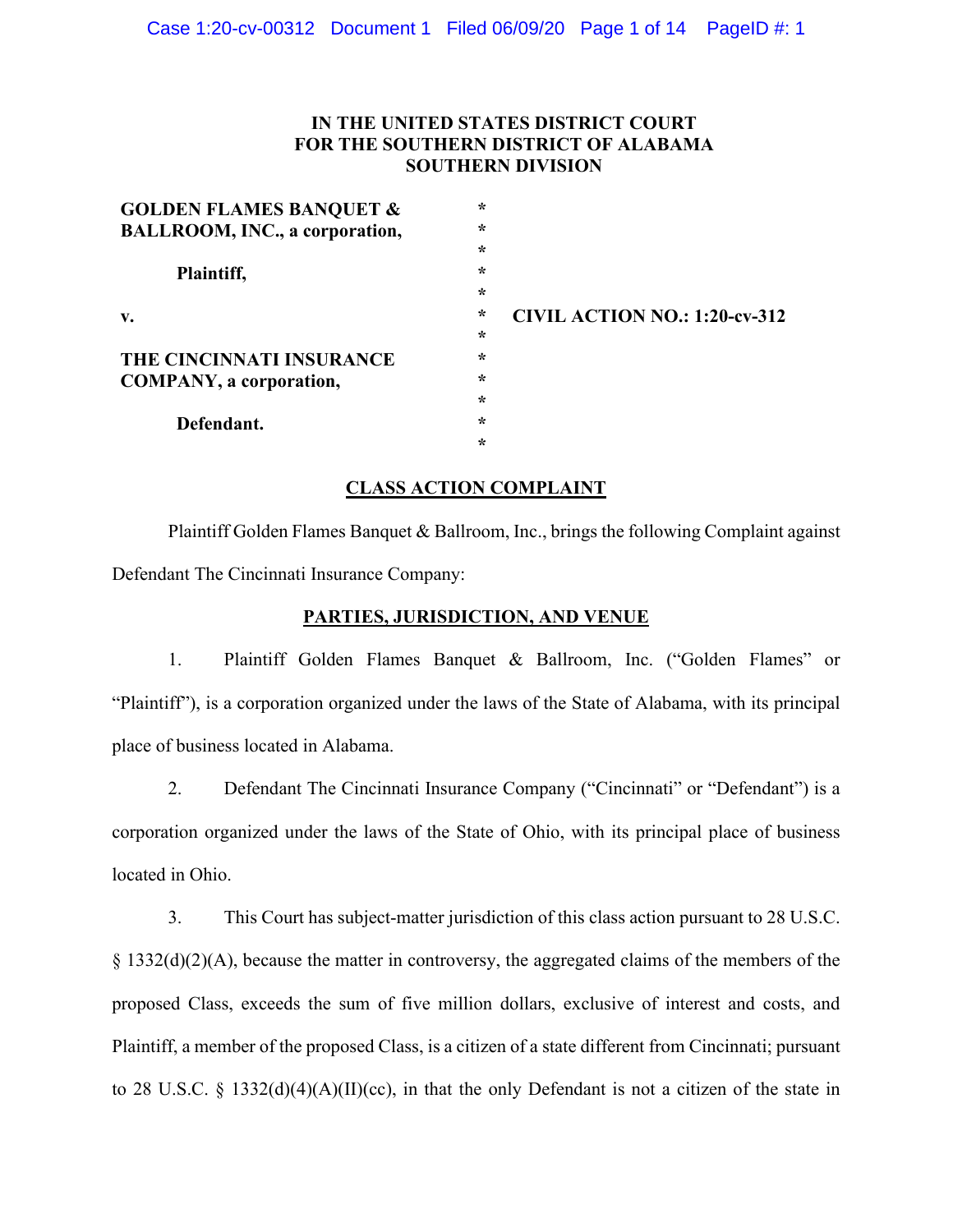#### Case 1:20-cv-00312 Document 1 Filed 06/09/20 Page 2 of 14 PageID #: 2

which this action has been filed; and pursuant to 28 U.S.C.  $\S$  1332(d)(5), in that the proposed Class has more than 100 members.

4. Venue is proper in the Southern District of Alabama pursuant to 28 U.S.C. § 1391(b)(2), because a substantial part of the events or omissions giving rise to the claims asserted occurred in this judicial district. Venue is also proper in the Southern District of Alabama pursuant to 28 U.S.C. § 1391(b)(1), in that the Defendant, Cincinnati, is deemed to reside in this judicial district pursuant to 28 U.S.C. § 1391(d). Defendant has purposefully conducted and continues to purposefully conduct substantial business in this judicial district.

#### **FACTUAL BACKGROUND**

5. Plaintiff Golden Flames owns and operates a banquet and special-events (such as weddings, wedding receptions, balls, and retirement parties) facility in Mobile, Alabama.

6. Cincinnati issued Golden Flames a commercial property insurance policy, with a policy period of February 22, 2019, to February 22, 2022, bearing policy number EPP0525621.

7. Cincinnati's policy is an all-risk policy that insures against all risks of direct, accidental physical loss or damage unless the loss or damage is specifically excluded by the policy.

8. Cincinnati's policy has the following coverage form, among others: Building and Personal Property Coverage Form (Including Special Causes of Loss) No. FM1010516. A copy of Cincinnati's policy is attached hereto as Exhibit A.

9. Plaintiff's Building and Personal Property Coverage Form (Including Special Causes of Loss) provides as follows:

## **SECTION A. COVERAGE**

We will pay for direct "loss" to Covered Property at the "premises" caused by or resulting from any Covered Cause of Loss.

Exh. A, Coverage Form No. FM1010516, p. 3.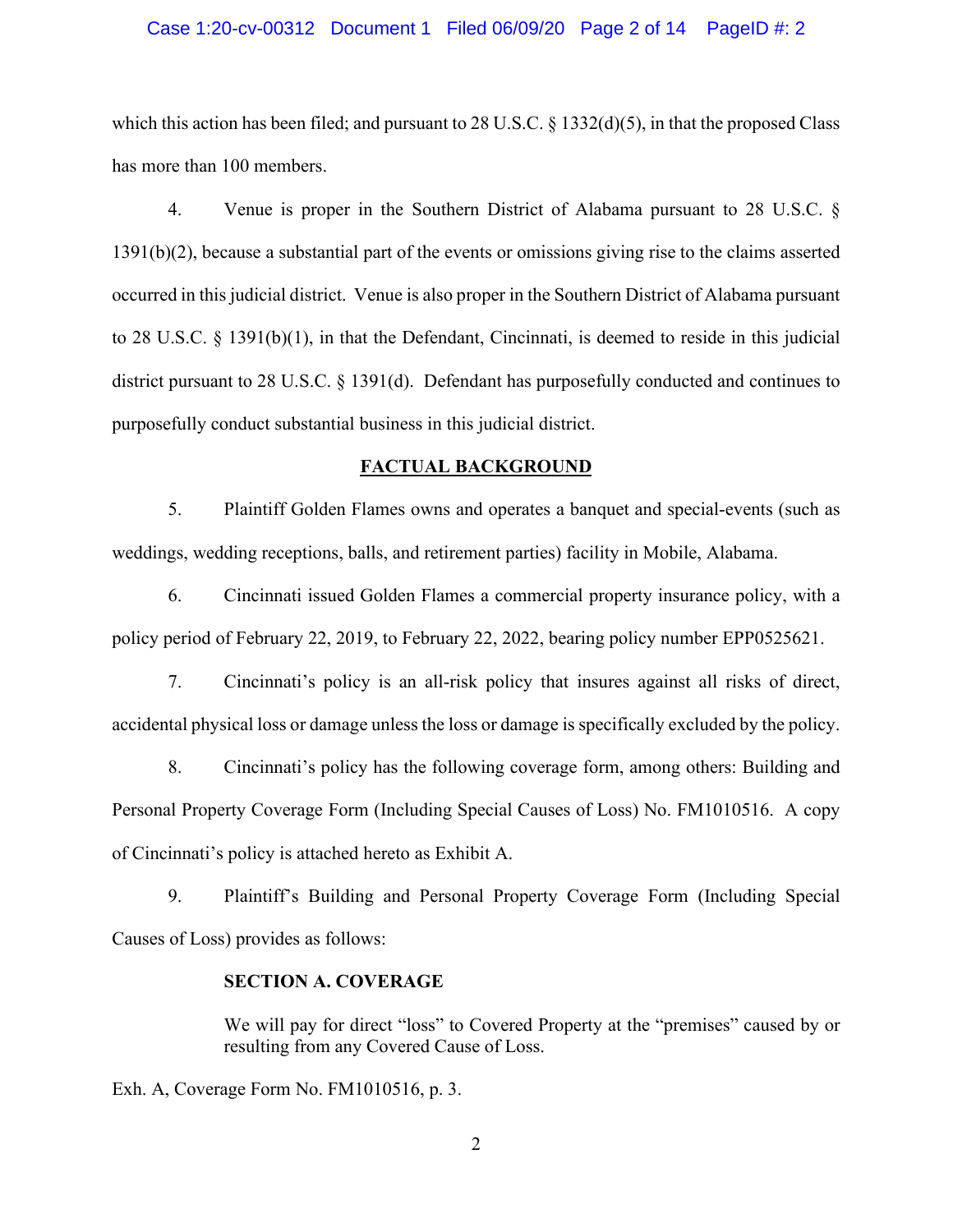10. This Coverage Form also contained the following Coverage Extension:

# **b. Business Income and Extra Expense**

. . . .

# **(1) Business Income**

We will pay for the actual loss of "business Income" and "Rental Value" you sustain due to the necessary "suspension of your "operations" during the "period of restoration." The "suspension" must be caused by direct "loss" to property at a "premises" caused by or resulting from any Covered Cause of  $Loss. \ldots$ 

Exh. A, Coverage Form No. FM1010516, p. 18.

11. The policy defines "premises" as "Locations and Buildings described in the Declarations." This is Plaintiff's banquet and special-events facility.

Exh. A, Coverage Form No. FM1010516, p. 39.

12. With respect to what constitutes Covered Causes of Loss, the Building and Personal

Property Coverage Form (Including Special Causes of Loss) provides:

# **3. Covered Causes of Loss**

# **a. Covered Causes of Loss**

Covered Causes of Loss means direct "loss" unless the "loss" is excluded or limited in this Coverage Part.

Exh. A, Coverage Form No. FM1010516, p. 5.

13. "Loss" is defined as "accidental physical loss or accidental physical damage."

Exh. A, Coverage Form No. FM1010516, p. 38.

14. The governmental orders described below are not excluded or limited in Cincinnati's policy.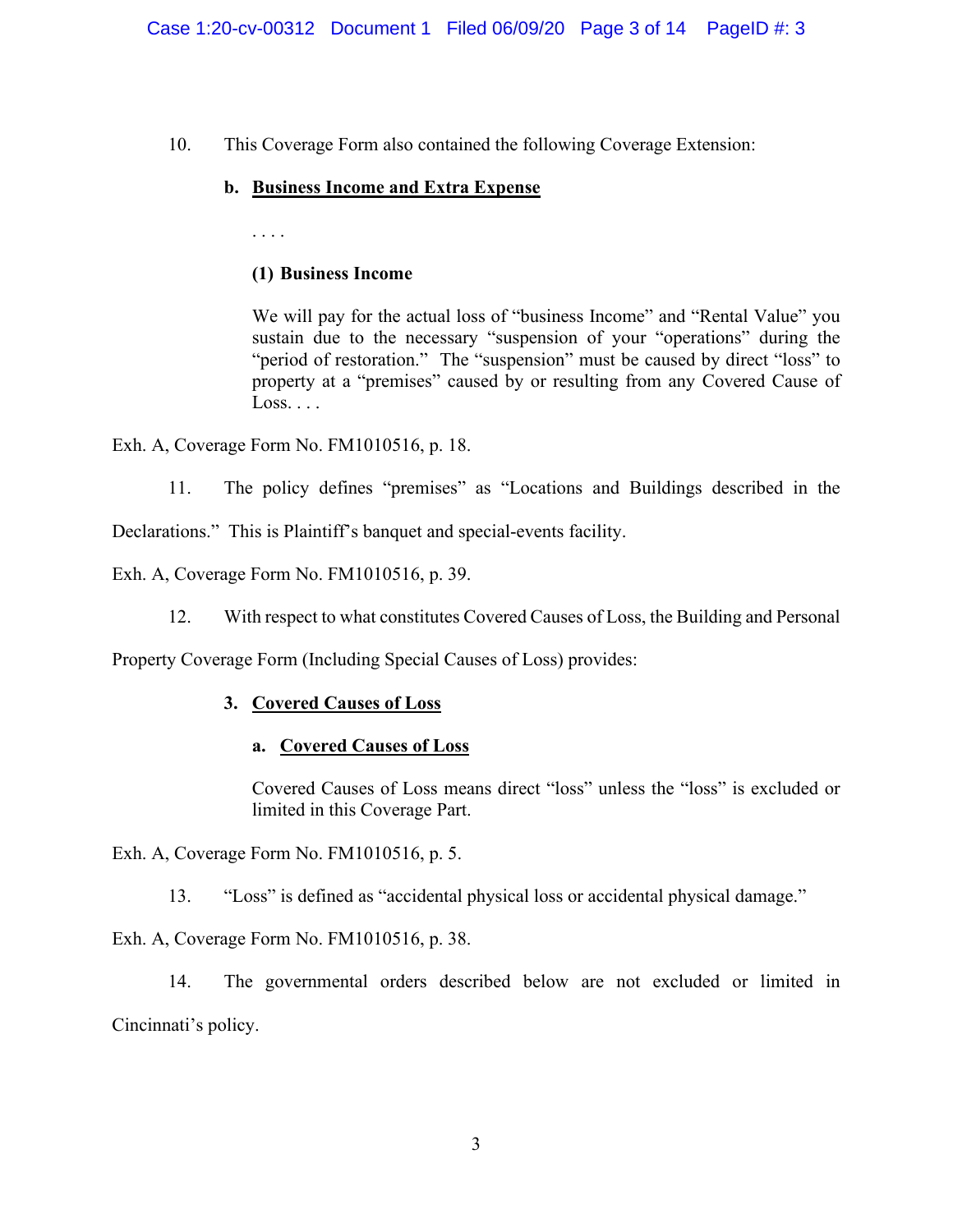#### Case 1:20-cv-00312 Document 1 Filed 06/09/20 Page 4 of 14 PageID #: 4

15. The State of Alabama, the United States, and the world are in the midst of the novel coronavirus pandemic. The virus causes the viral illness known as COVID-19. The virus is extremely contagious. To date, Alabama has had over 18,000 coronavirus cases and over 600 of those people have died.

16. On March 13, 2020, Donald J. Trump, the President of the United States, declared the COVID-19 pandemic a National Emergency.

17. Also on March 13, 2020, Kay Ivey, Governor of the State of Alabama, declared the COVID-19 pandemic a State Public Health Emergency. Gov. Ivey directed the appropriate state agencies to exercise their statutory and regulatory authority accordingly.

18. On March 27, 2020, Dr. Scott Harris, the Alabama State Health Officer, entered a Statewide Order which provided, among other things, that effective March 28, 2020, at 5:00 PM., all adult entertainment venues were closed and all eating establishments were closed for the onpremises consumption of food and drink. A copy of Dr. Harris's Order is attached hereto as Exhibit B. Golden Flames shut down completely in accordance with the Order. Because Golden Flames' business model is not compatible with take out or delivery of meals, it could not avail itself of those limited options.

19. On May 8, 2020, Dr. Harris entered a Statewide Order allowing food-service establishments to resume on-premises consumption of food and drink, but with no more than eight people at a table, at least six feet of separation between people seated at different locations, and a six-foot social-distancing requirement for persons not seated. Adult entertainment venues remained closed. A copy of Dr. Harris's Order is attached hereto as Exhibit C.

20. On May 21, 2020, Dr. Harris entered a Statewide Order allowing adultentertainment venues to reopen on May 22, 2020, at 5:00 PM, but with occupancy limited to 50%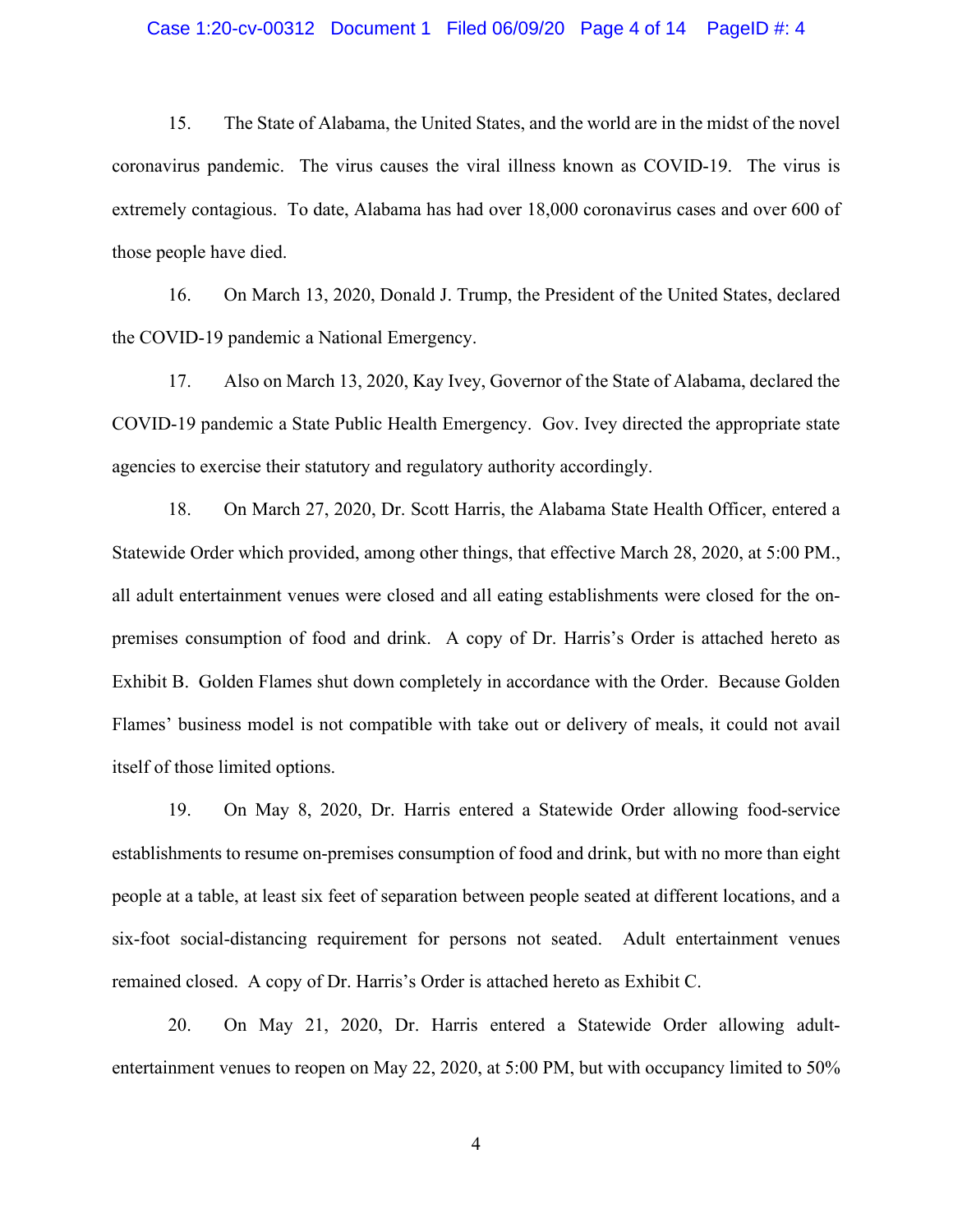#### Case 1:20-cv-00312 Document 1 Filed 06/09/20 Page 5 of 14 PageID #: 5

of the normal occupancy load, and with a six-foot social-distancing requirement between people from different households. A copy of Dr. Harris's Order is attached hereto as Exhibit D.

21. Golden Flames has reopened under Dr. Harris's restrictive reopening requirements. Golden Flames has lost business income due to those requirements, because it does not have the full use of its business premises.

22. The aforesaid orders of Gov. Ivey and Dr. Harris were valid exercises of the government's executive police power.

23. Golden Flames has suffered a substantial loss of business income due to the shutdown, and submitted a claim for the loss to Cincinnati under the business-income provision of Golden Flames' insurance policy. Golden Flames furnished documents and information requested by Cincinnati, purportedly to evaluate the claim. Cincinnati denied Golden Flames' claim in a letter dated May 21, 2020. A copy of the letter is attached as Exhibit E. In the letter, Cincinnati said there had been no direct physical loss or damage to Plaintiff's business premises.<sup>[1](#page-4-0)</sup>

24. As addressed above, Cincinnati's business-income coverage form insures against Golden Flames' loss of business income because of direct, accidental physical loss or damage to Golden Flames' business premises caused by a Covered Cause of Loss. The State Health Officer's March 27 Order was a Covered Cause of Loss because it was not specifically excluded under Cincinnati's all-risk coverage form.

25. Golden Flames sustained a direct physical loss to its business premises, because the State Health Officer issued an order that shut Golden Flames' business down completely. There was a direct physical loss to Golden Flames' business premises because its business premises were rendered physically unusable for their intended purpose. The loss was direct because Dr. Harris's

<span id="page-4-0"></span><sup>&</sup>lt;sup>1</sup> Cincinnati did not mention the policy's definition of a "loss" as "accidental."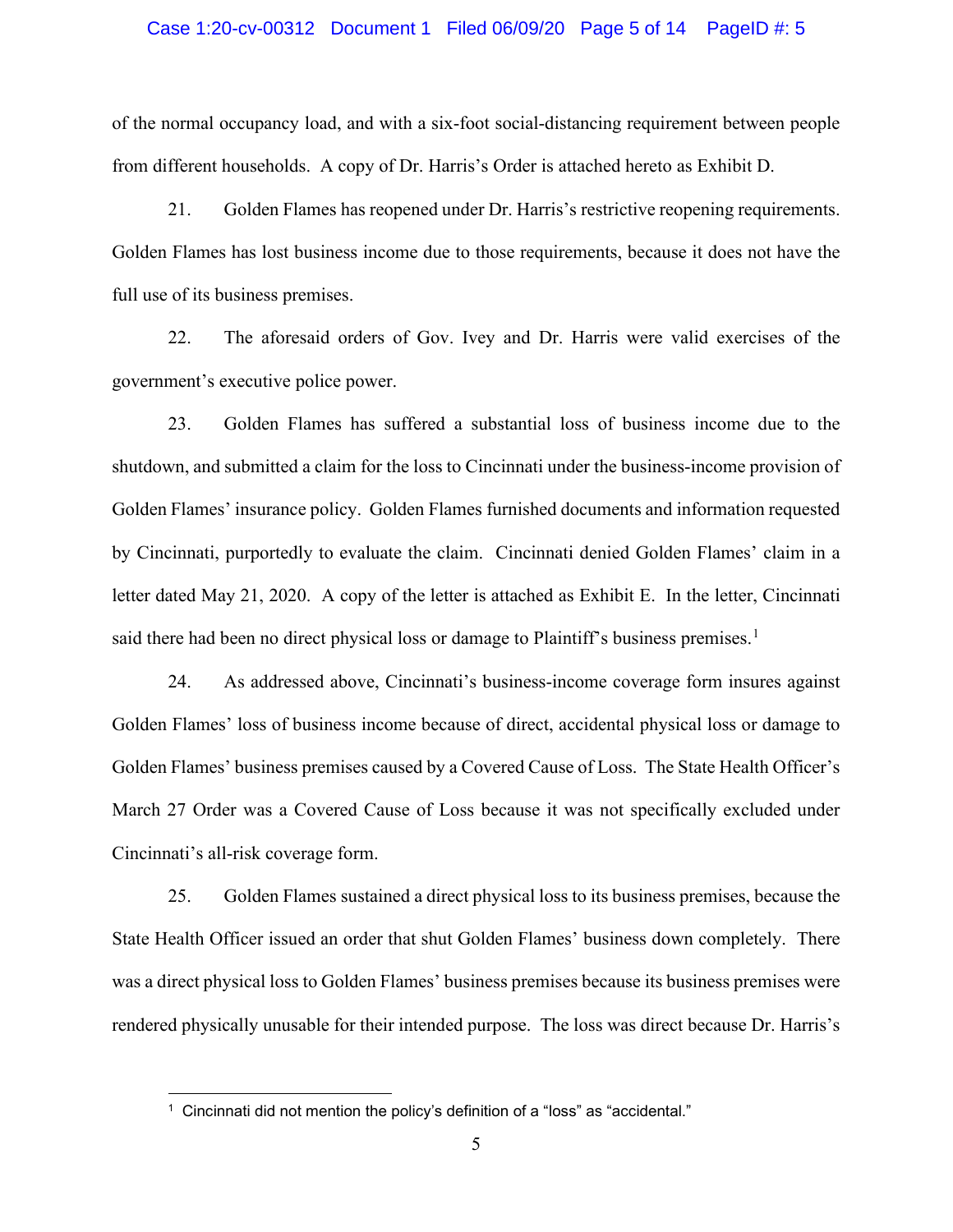#### Case 1:20-cv-00312 Document 1 Filed 06/09/20 Page 6 of 14 PageID #: 6

Order was expressly directed to categories of businesses to which Plaintiff belongs, and because the Order was the direct cause of Plaintiff's loss of the use of its business premises. Similarly, Golden Flames has suffered a direct physical loss to its business premises under Dr. Harris's restrictive reopening requirements, to the extent that it cannot physically use all of its premises as it could before Dr. Harris's March 27, 2020, Order.

26. As for the "accidental" requirement, "accidental" is defined as "occurring unexpectedly or by chance." *Merriam-Webster.com/dictionary.* For insurance purposes, whether an occurrence is accidental is determined from the viewpoint of the insured. From Golden Flames' viewpoint, the entry of the various governmental shutdown orders occurred unexpectedly or by chance. The entire coronavirus pandemic occurred unexpectedly or by chance. Whether and when governmental orders imposing or modifying a shutdown would be entered, and what they would provide, were unexpected from Golden Flames' viewpoint because such orders and their contents depended on the status of the pandemic, which was a matter of chance, and upon the opinions of the State Health Officer, which were unknown to Golden Flames.

27. Cincinnati also denied Golden Flames' claim based on a pollution exclusion which provides that Cincinnati will not pay for loss caused by or resulting from the following:

### **(l) Pollutants**

Discharge, dispersal, seepage, migration, release, escape or emission of "pollutants" unless the discharge, dispersal, seepage, migration, release, escape or emission is itself caused by any of the "specified causes of loss". But if the discharge, dispersal, seepage, migration, release, escape or emission of "pollutants" results in a "specified cause of loss", we will pay for the "loss" caused by that "specified cause of loss".

Exh. A, Coverage Form No. FM1010516, p. 10.

28. The policy defines "pollutants" as follows: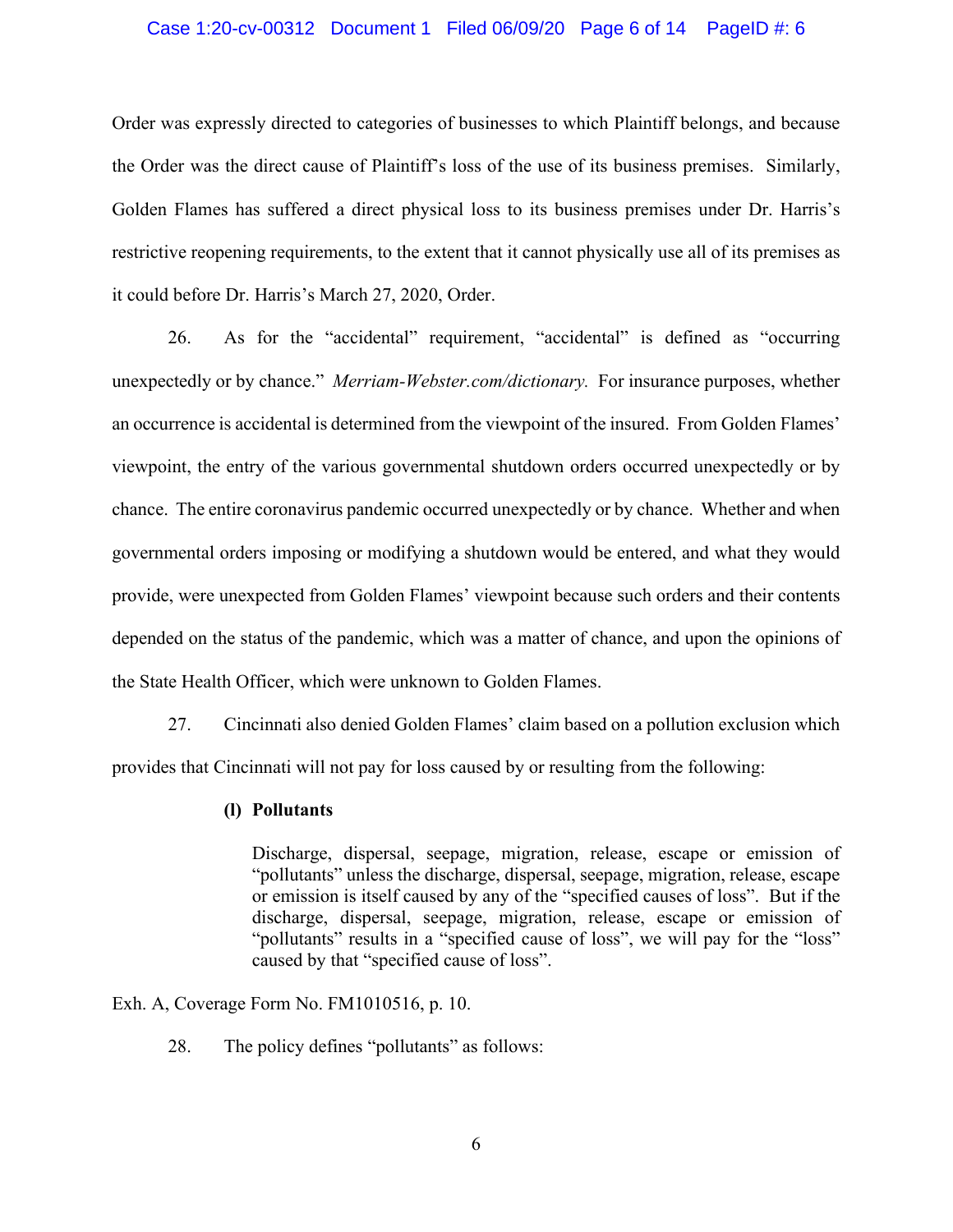**12.** "Pollutants" means any solid, liquid, gaseous or thermal irritant or contaminant, including smoke, vapor, soot, fumes, acids, alkalis, asbestos, chemicals, petroleum, petroleum products and petroleum by-products, and waste. Waste includes materials to be recycled, reconditioned or reclaimed. "Pollutants" include but are not limited to substances which are generally recognized in industry or government to be harmful or toxic to persons, property, or the environment regardless of whether injury or damage is caused directly or indirectly by the "pollutants" . . . .

Exh. A, Coverage Form No. FM1010516, p. 39.

29. The exclusion is inapplicable because an illness-causing virus is not an "irritant" or "contaminant." At best, the exclusion is ambiguous in this regard, which means it must be construed to not include an illness-causing virus and to allow coverage. Finally, the exclusion is limited to industrial pollutants, which means there is coverage in this case.

30. Cincinnati also denied coverage under the policy's Civil Authority Coverage, but Plaintiff does not make a claim under that coverage.

31. Based upon the foregoing, there is coverage for Golden Flames' claim.

32. Based on Plaintiff's counsel's knowledge, information, and belief, Cincinnati is routinely denying its insureds' claims made under its policies' business-income coverage, which arise out of the COVID-19 pandemic and report that governmental orders closed their businesses to the public or restricted their on-premises business operations. The denials routinely state that there is no coverage because there was no direct physical loss or damage to property.

## **CLASS ACTION ALLEGATIONS**

33. This action is brought as a plaintiffs' class action pursuant to Federal Rule of Civil Procedure  $23(b)(2)$  and  $23(b)(3)$ . Plaintiff brings this action on its own behalf, and on behalf of all others in the State of Alabama similarly situated, as representative of the following Class:

> All businesses in the State of Alabama that were issued insurance policies by The Cincinnati Insurance Company ("Cincinnati") with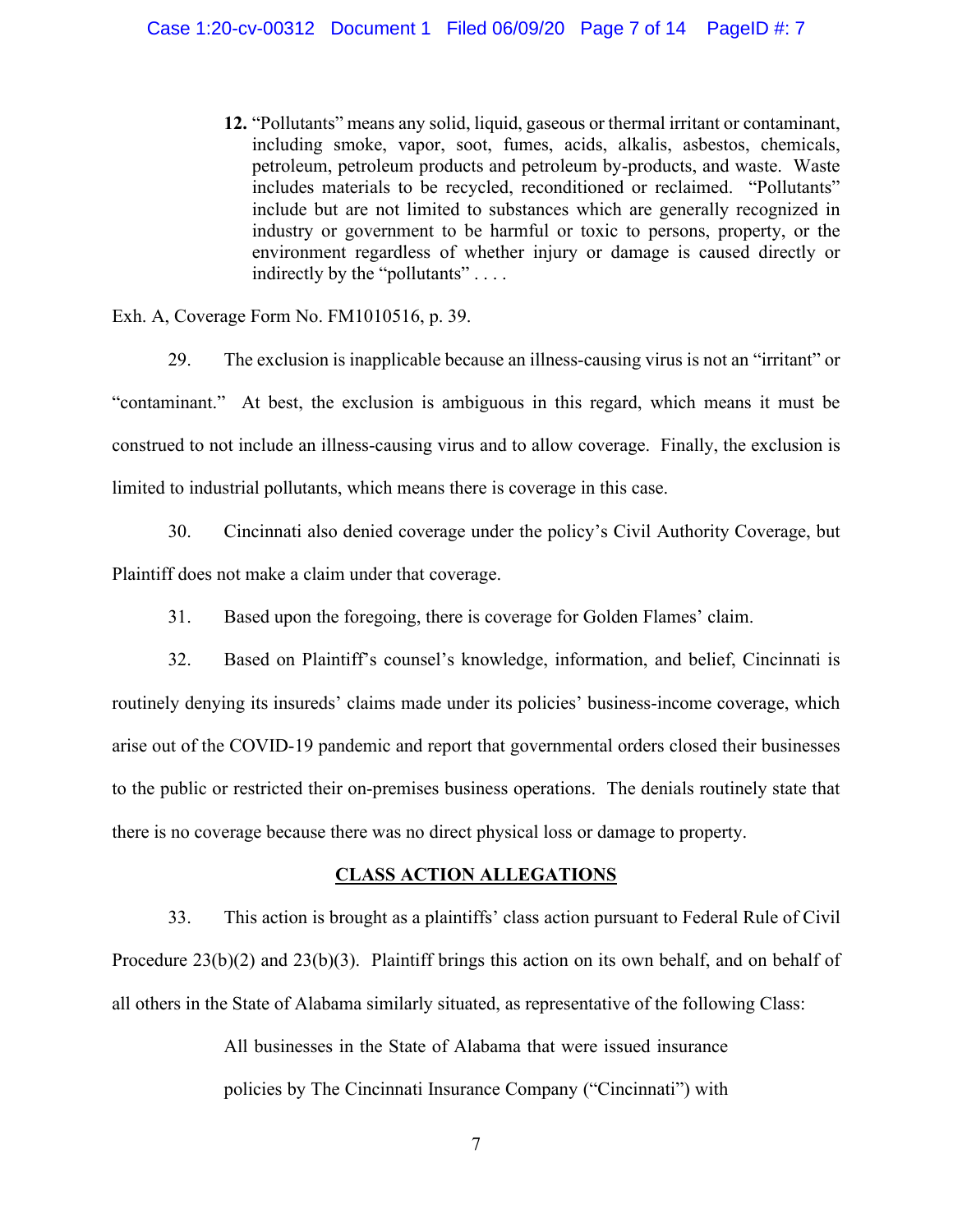Building and Personal Property Coverage Form (Including Special Causes of Loss) No. FM101051, whose policies were in effect on and after March 27, 2020, which businesses had their on-premises business operations shut down to the public or restricted by the Alabama State Health Officer's Order of March 27, 2020, who filed claims for lost business income after that date under Coverage Form No. FM101051, and whose claims were denied by Cincinnati because there was allegedly no coverage under the policy.

Excluded from the Class are all businesses whose policies have an endorsement specifically excluding coverage for loss or damage caused by, resulting from, or relating to a "virus."

Further excluded from the Class are (1) the officers, directors, and employees of Cincinnati, and its affiliated entities; and (2) all judicial officers of the United States who preside over or hear this case, and all persons related to them as specified in 28 U.S.C. §  $455(b)(5)$ .

34. The members of the Class are readily identifiable from Cincinnati's books and records.

35. Upon information and belief, the Class consists of hundreds and possibly thousands of members, and therefore is so numerous that individual joinder of all members is impracticable. The members of the Class are geographically dispersed throughout the State of Alabama.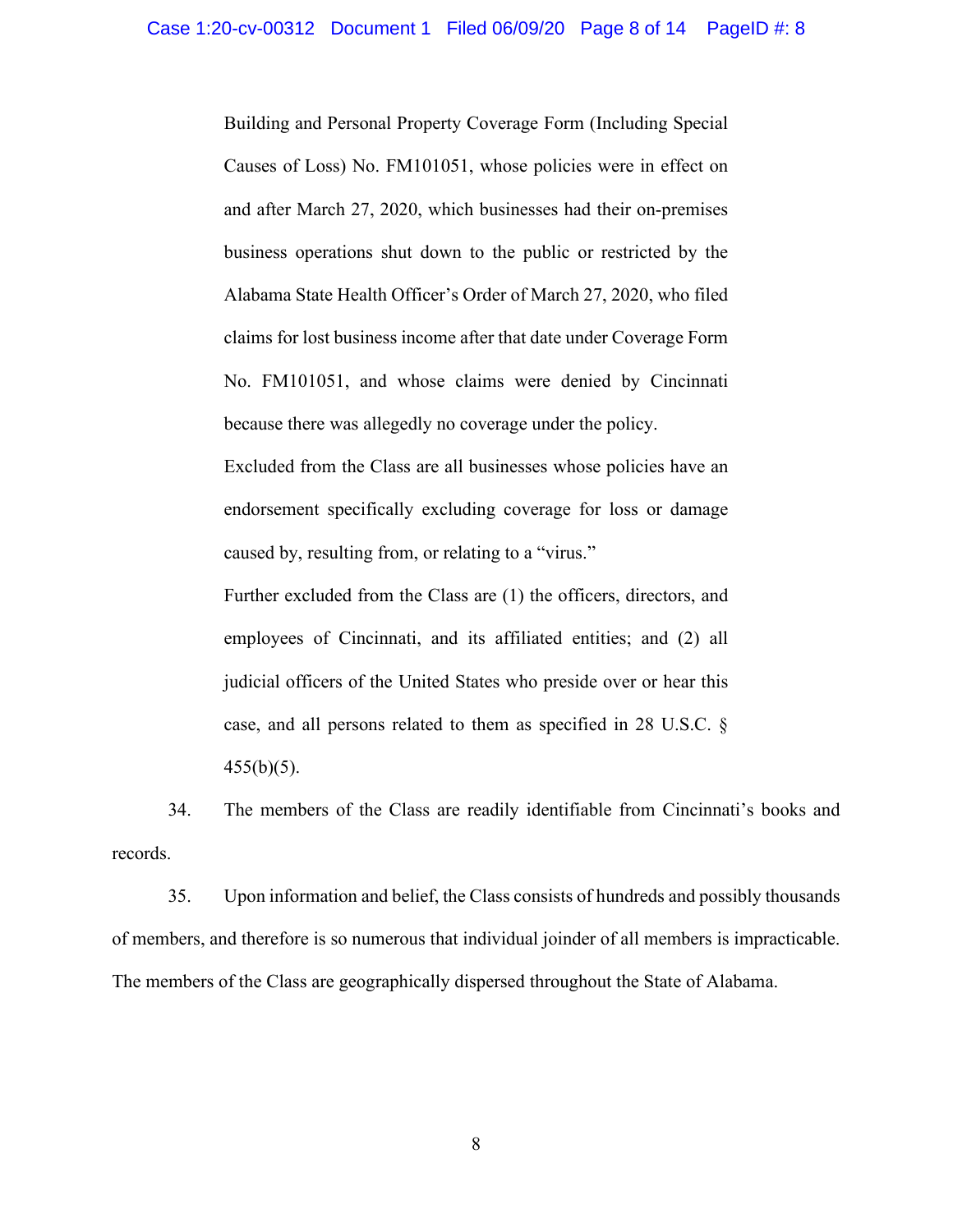## Case 1:20-cv-00312 Document 1 Filed 06/09/20 Page 9 of 14 PageID #: 9

36. There are questions of law and fact common to Class, which predominate over any questions affecting only individual members of the Class. The questions common to the Class include, but are not limited to, the following:

- (a) Does Coverage Form No. FM101051 cover loss of business income ultimately caused by COVID-19?
- (b) Does Coverage Form No. FM101051 cover loss of business income directly caused by the orders of the governmental authorities that shut down or restricted access to the Class members' businesses?
- (c) Is it a breach of Cincinnati's contractual obligations under the policies for it to deny the Class members' claims for lost business income under Coverage Form No. FM101051, for lack of coverage under the policies?
- (d) What is the meaning of the policy provision "direct physical loss or damage to" property?

37. Plaintiff's claims are typical of those of the Class and are based on the same legal theories as those of the members of the Class. Plaintiff's claims and those of the Class members all arise from the same pattern of conduct or practice by Cincinnati, as set out above.

38. Plaintiff will fairly and adequately protect the interests of the members of the Class. Plaintiff has retained counsel who are highly experienced and competent in class-action litigation and other complex litigation, and who are knowledgeable regarding the applicable law. Plaintiff and its counsel intend to prosecute this action vigorously. Neither Plaintiff nor its counsel have any interests that might cause them not to vigorously pursue this action. Plaintiff's interests are coextensive with those of the Class, and Plaintiff has no interests adverse to those of the Class members.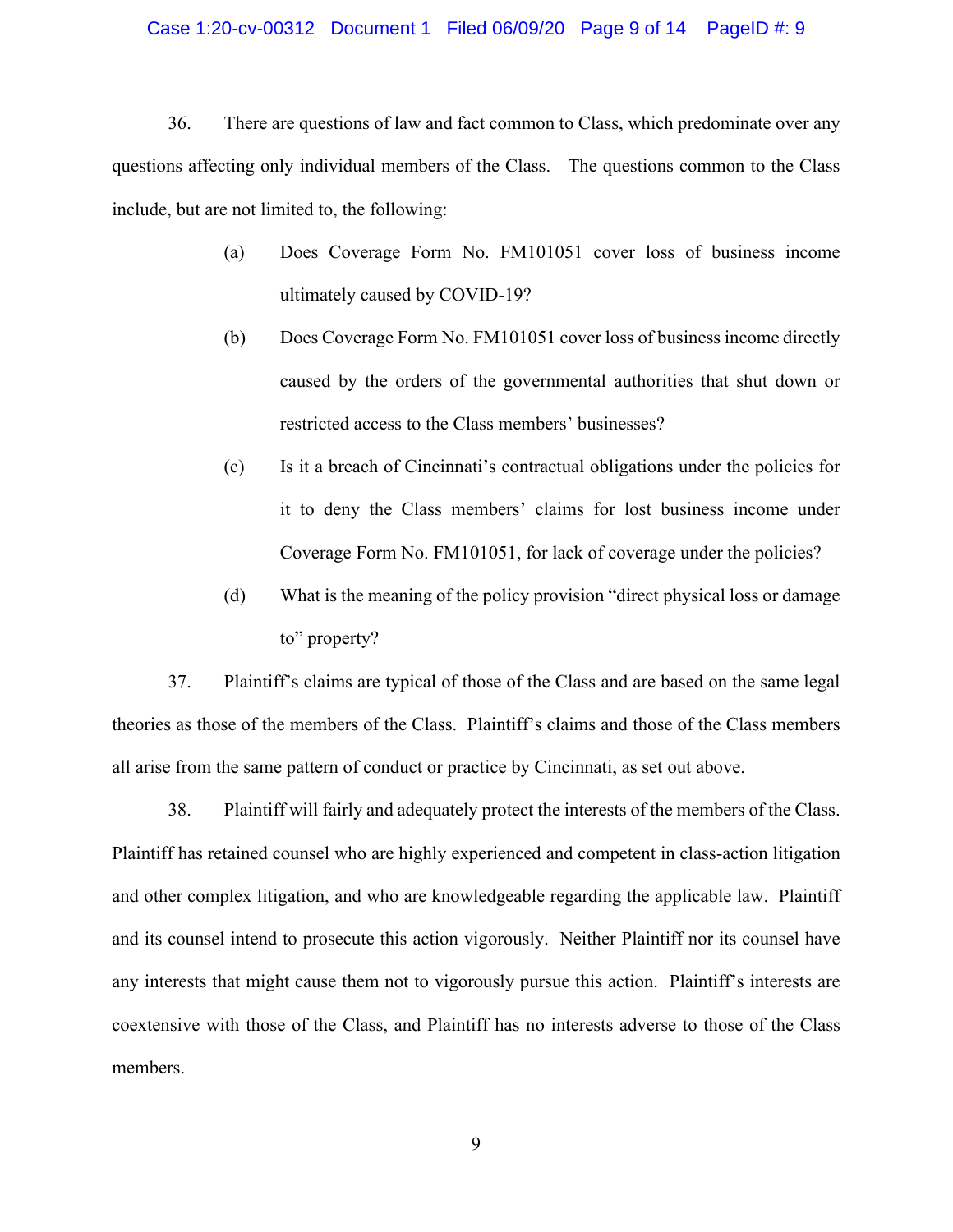#### Case 1:20-cv-00312 Document 1 Filed 06/09/20 Page 10 of 14 PageID #: 10

39. Plaintiff has made arrangements with its counsel for the discharge of its financial responsibility to the Class. Plaintiff's counsel have the necessary financial resources to adequately and vigorously litigate this class action.

40. A class action is superior to all other available means for the fair and efficient adjudication of this controversary, and it is desirable to concentrate the litigation of the claims in this forum. The damages suffered by many Class members are relatively small compared to the burden and expense that would be entailed by individual litigation of their claims against Cincinnati. Moreover, many of the Class members are unlikely to be aware of their rights. Therefore, it is unlikely that these Class members, on an individual basis, can obtain effective redress for the wrongs done to them.

41. Additionally, the court system would be adversely affected by such individualized litigation. Individualized litigation would create the danger of inconsistent judgments arising from the same set of facts. Individualized litigation would also increase delay and expense to all parties and the court system from the issues raised by this action. In contrast, the class-action device provides the benefit of adjudication of these issues in a single proceeding, with economies of scale and comprehensive supervision by a single court.

42. Plaintiff and its counsel are aware of no litigation concerning the controversy already begun by or against members of the Class. This also indicates that the Class members' interest in individually controlling the prosecution of separate actions is minimal.

43. Plaintiff does not anticipate any likely difficulties in the management of this action as a class action.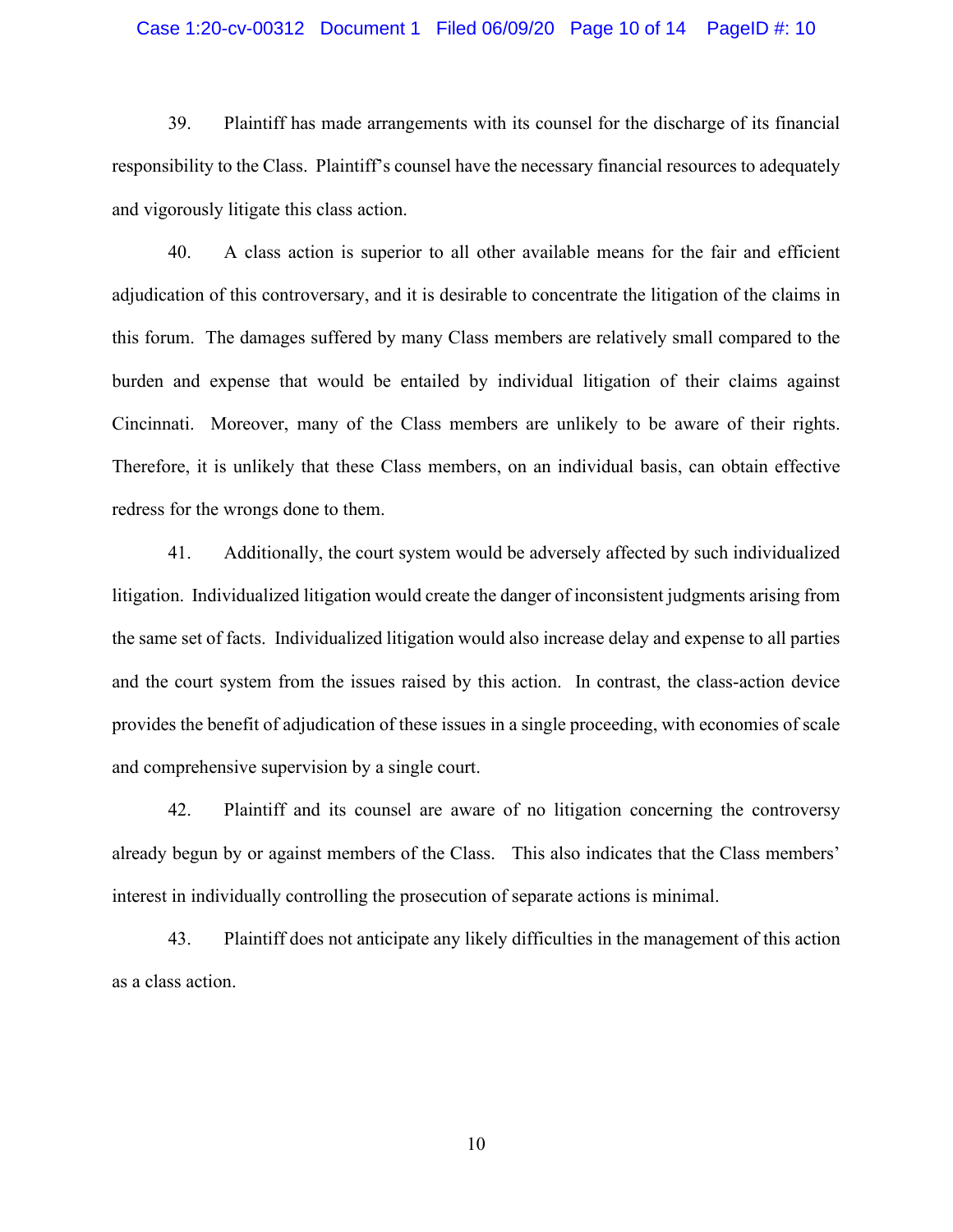## Case 1:20-cv-00312 Document 1 Filed 06/09/20 Page 11 of 14 PageID #: 11

44. Cincinnati has acted or refused to act on grounds that apply generally to the Class, as specified above, so that corresponding declaratory relief is appropriate respecting the Class as a whole.

# **COUNT I DECLARATORY JUDGMENT**

Plaintiff alleges as follows against Cincinnati, on its own behalf and on behalf of the members of the Class, pursuant to Federal Rule of Civil Procedure 23(b)(2) and 28 U.S.C § 2201:

45. Plaintiff realleges Paragraphs 1 through 44 hereof.

46. There is an actual, substantial, and justiciable controversy between Plaintiff and the Class members on the one hand, and Cincinnati on the other, regarding whether Plaintiff and the Class members' losses of business income and any extra expenses are covered losses under the coverage form specified above.

47. A judgment declaring the rights of Plaintiff and the Class members will serve a useful purpose in settling and clarifying the legal relations at issue, and will terminate and afford relief from the uncertainty, insecurity, and controversy giving rise to this request for a declaratory judgment.

48. Plaintiff and the Class members are entitled to a judgment declaring that their losses of business income and any extra expenses are covered losses under the specified coverage form.

## **COUNT II BREACH OF CONTRACT**

Plaintiff alleges as follows against Cincinnati, on its own behalf and on behalf of the members of the Class, pursuant to Federal Rule of Civil Procedure 23(b)(3):

49. Plaintiff realleges Paragraphs 1 through 44 hereof.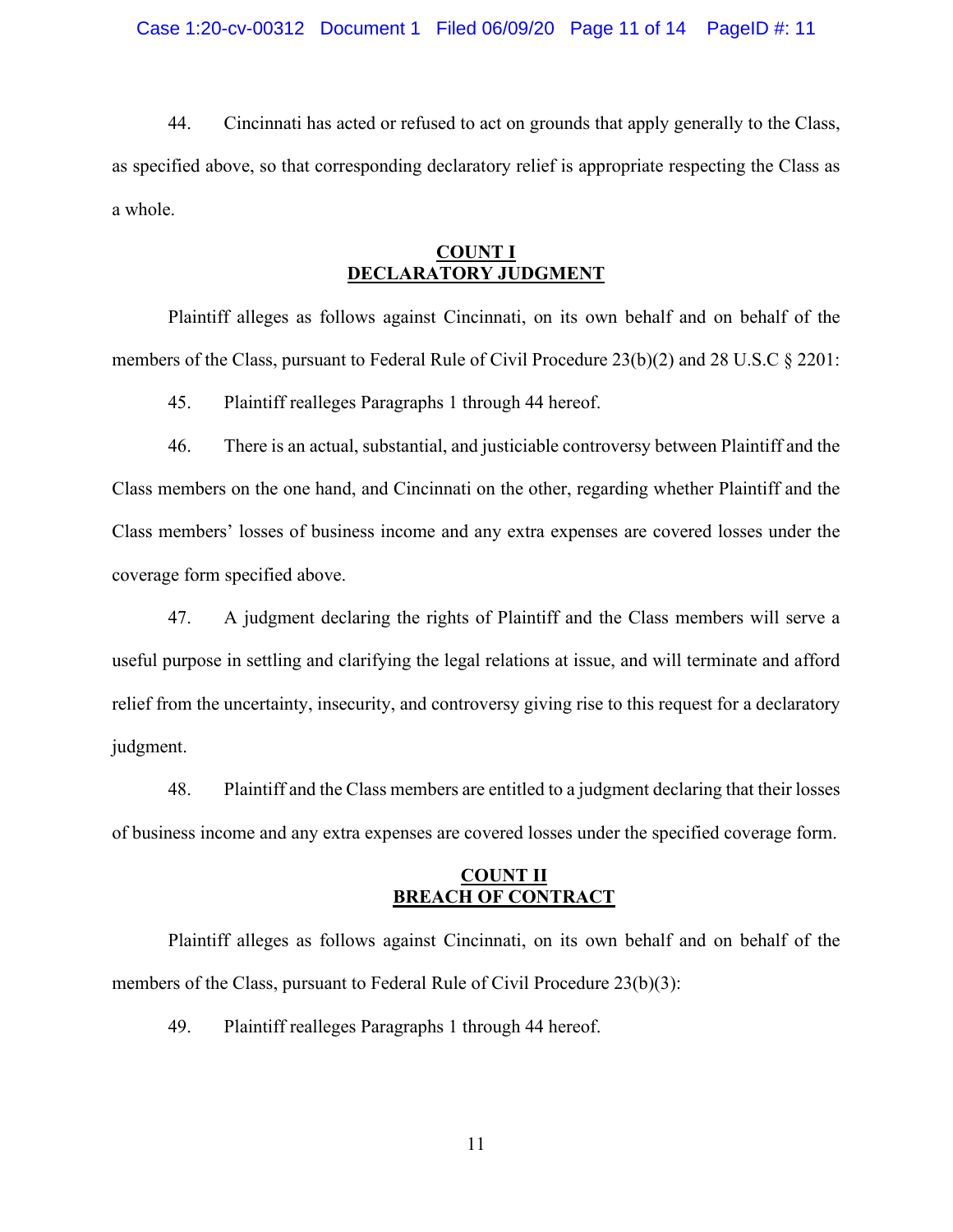## Case 1:20-cv-00312 Document 1 Filed 06/09/20 Page 12 of 14 PageID #: 12

50. There are valid contracts of insurance binding Plaintiff and the Class members on the one hand and Cincinnati on the other.

51. Plaintiff and the Class members have performed their obligations under the contracts of insurance. Plaintiff and the Class members have paid their premiums and have filed claims with Cincinnati for their lost business income.

52. Cincinnati has not performed its obligations under the insurance contracts, in that it has denied coverage for Plaintiff's and the Class members' losses of business income when those losses are covered losses under the coverage form specified above.

53. Plaintiff and the Class members have been damaged by Cincinnati's denial of coverage in the amount of their lost business income.

54. Plaintiff and the Class members are entitled to a judgment against Cincinnati in the amount of their lost business income and any extra expenses.

## **PRAYER FOR RELIEF**

WHEREFORE, Plaintiff individually, and on behalf of the members of the Class, asks that the Court:

- (a) Certify the Class proposed herein;
- (b) Appoint Plaintiff as representative of the Class;
- (c) Appoint Plaintiff's counsel as attorneys for the Class;
- (d) Declare the rights of Plaintiff and the Class as follows: declare that Plaintiff's and the Class members' losses of business income and any extra expenses are covered losses under the specified coverage form.
- (e) Enter judgment awarding Plaintiff and the Class members monetary damages for Cincinnati's breach of their insurance contracts, in the amount of their lost business income and any extra expenses;
- (f) Award Plaintiff and the Class members prejudgment interest and post-judgment interest as provided by law;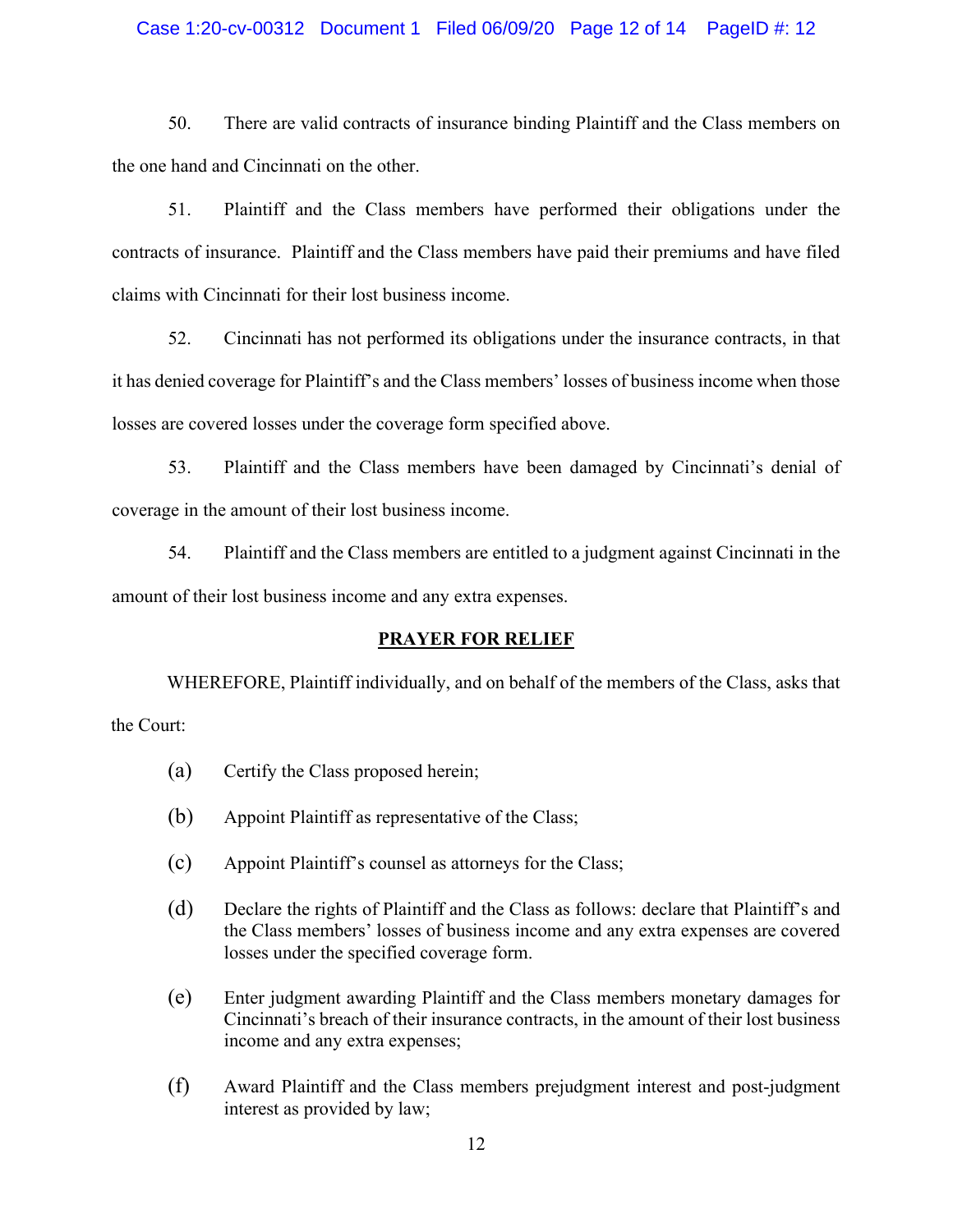- (g) Award Plaintiff and the Class members a reasonable attorney's fee and the costs of this action; and
- (h) Provide such further relief as may be just and proper.

# **JURY DEMAND**

Plaintiff, on behalf of itself and the members of the Class, demands a trial by jury on all

issues so triable.

Dated: June 9, 2020

Respectfully submitted,

By: */s/ Richard H. Taylor*\_\_\_\_\_\_\_\_\_\_\_\_ RICHARD H. TALYOR (TAYLR8925)

By: */s/W. Lloyd Copeland* W. LLOYD COPELAND (COPW3831)

By: /s/ Steven A. Martino STEVEN A. MARTINO (MARS7433) P.O. Box 894 Mobile, Alabama 36601 Phone: (251) 433-3131 Fax: (251) 433-4207 Email: [richard@taylormartino.com](mailto:richard@taylormartino.com) [lloyd@taylormartino.com](mailto:lloyd@taylormartino.com) [stevemartino@taylormartino.com](mailto:stevemartino@taylormartino.com)

# **ATTORNEYS FOR PLAINTIFF AND THE PROPOSED CLASS**

**OF COUNSEL:** John W. "Don" Barrett (pro hac vice application to be filed) BARRETT LAW GROUP, P.A. 404 Court Square North Lexington, Mississippi Phone: (662) 834-9168 Fax: (662) 834-2628 Email: [donbarrettpa@gmail.com](mailto:donbarrettpa@gmail.com)

# **DEFENDANT TO BE SERVED BY CERTIFIED MAIL:**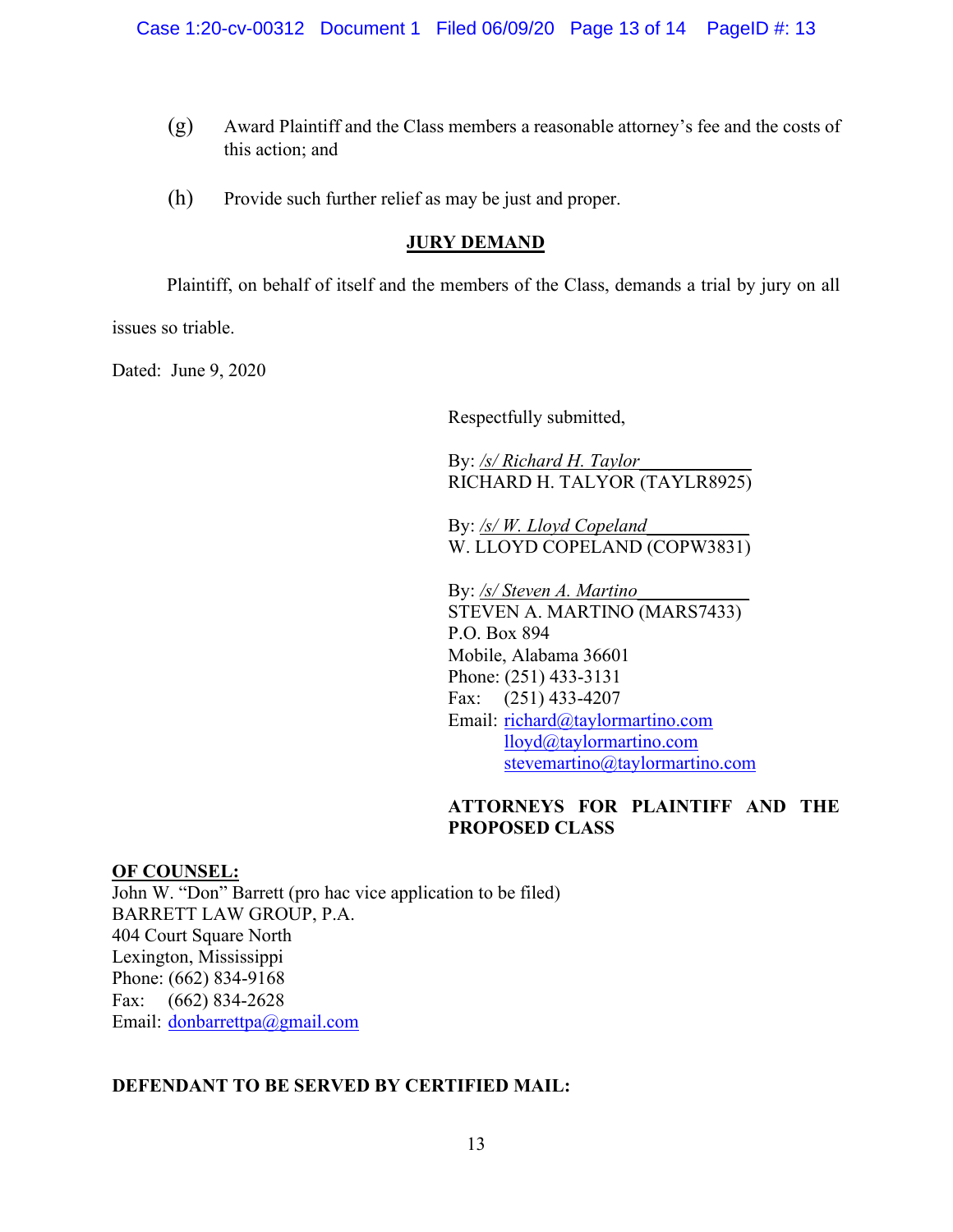The Cincinnati Insurance Company c/o Scott Tyra, Agent for Service of Process Park Place Tower 2001 Park Place North, Suite 200 Birmingham, Alabama 35203